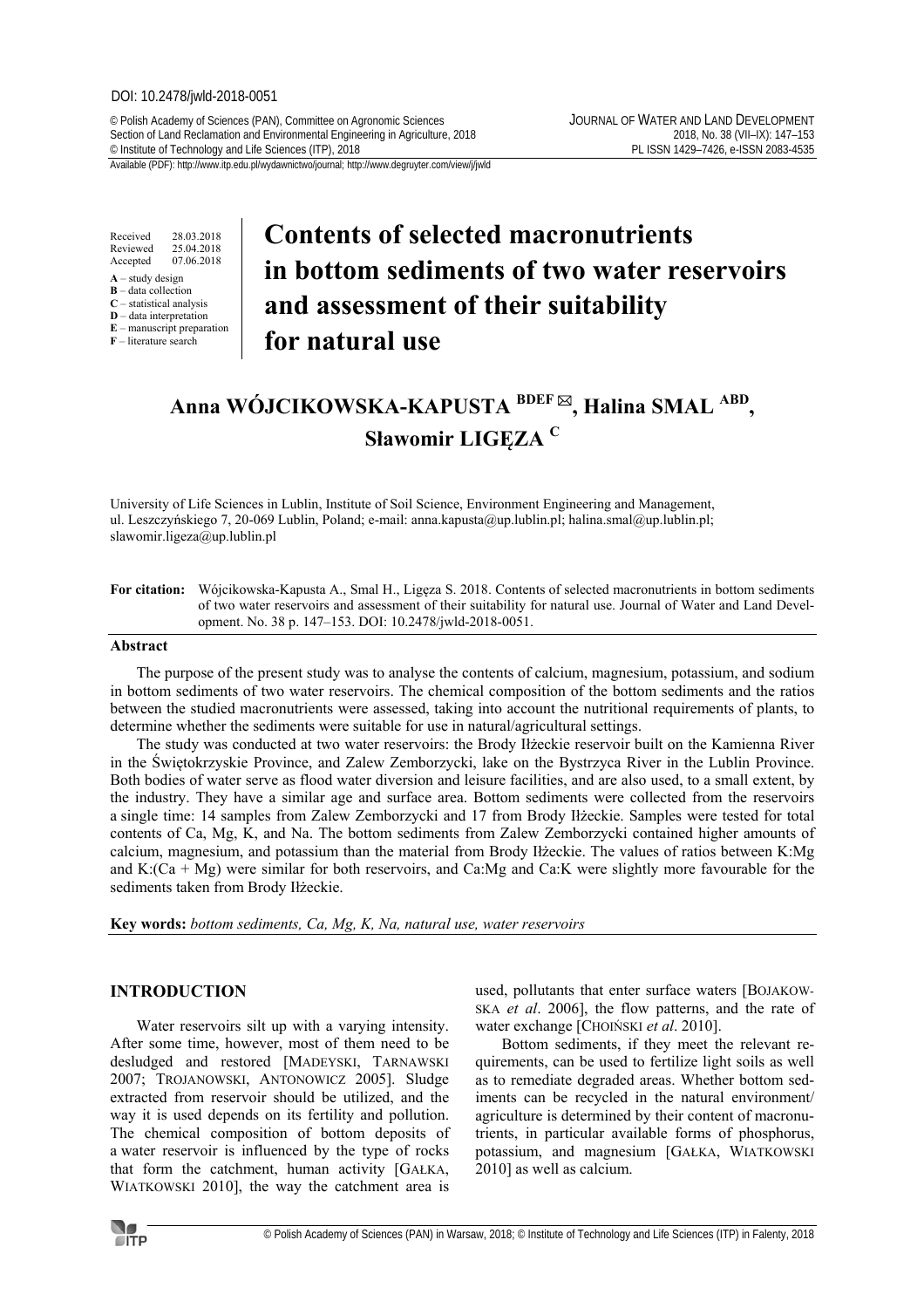

Fig. 1. Sediment sampling sites; source: SMAL *et al*. [2012], modified

The purpose of the present study was to analyse the contents of calcium, magnesium, potassium, and sodium in bottom sediments of two water reservoirs. The chemical composition of the bottom sediments and the ratios between the studied macronutrients were assessed, taking into account the nutritional requirements of plants, to determine whether the sediments were suitable for use in natural/agricultural purposes.

### **MATERIAL AND METHODS**

The study was conducted in two water reservoirs: Zalew Zemborzycki (the Zemborzyce artificial reservoir) built in 1974 on the river Bystrzyca in the Lublin Province, and Brody Iłżeckie, a reservoir in the Świętokrzyskie Province, built on the Kamienna River in the years 1961–1965, and rebuilt in 1986. Both bodies of water serve as flood water diversion and leisure facilities, and are also used to a small extent by the industry. Zalew Zemborzycki covers an area of 278 ha, and Brody Iłżeckie, 203 ha.

Bottom sediments were collected once in the summer season: 14 samples from Zalew Zemborzycki and 17 from Brody Iłżeckie (Fig. 1). Samples were collected at designated transects and sites using Kajak's core sampler.  $5 \text{ dm}^3$  of liquid sediment was collected into polyethylene containers. The sediment samples were air-dried, homogenized, and passed through a 2 mm sieve.

The total contents of calcium, magnesium, potassium, and sodium were determined by ICP-AES using the Leeman PS 950 apparatus, following extraction of the sediment with a mixture of  $HNO<sub>3</sub>$  and  $HClO<sub>4</sub>$  $(5:4; v/v)$ .

The results were analysed statistically using Statistica Statsoft 10 to obtain means, variation range – maximum and minimum values, standard deviation, and correlation coefficients. The ratios of the analysed macronutrients were also calculated.

## **RESULTS AND DISCUSSION**

The pH values of the bottom sediments collected from the examined water reservoirs were varied. In the Brody Iłżeckie reservoir, the pH values of the sediments, determined in water, ranged from 5.49 to 6.80, whereas in Zalew Zemborzycki, they range from 6.85 to 7.33 [SMAL *et al*. 2012]. Sediment samples collected from the two reservoirs also had different contents of organic carbon. In Brody Iłżeckie, the content of  $C_{org}$  in the sediments was in the range of 0.78–49.80  $g \cdot kg^{-1}$  with a mean of 20.44  $g \cdot kg^{-1}$ . Samples collected from Zalew Zemborzycki had much higher C<sub>org</sub> contents, ranging from 16.50 to 87.00  $g \text{·kg}^{-1}$ , with a mean of 41.38 g C<sub>org</sub>·kg<sup>-1</sup> [SMAL *et al.* 2015].

The sediments from Brody Iłżeckie had low calcium content, in the range of 0.84–5.64 g⋅kg<sup>-1</sup>, mean 2.76 g Ca⋅kg<sup>-1</sup> (Tab. 1). Sediments collected at the outflow zone of the reservoir (transects VI and VII) were characterized by a higher content of this element than those sampled at sites located at the inflow of the Kamienna River (transects I–IV). The sediments from Zalew Zemborzycki contained over 15 times more calcium (a mean calcium content of 70.03 g Ca⋅kg<sup>-1</sup>) than those from Brody Iłżeckie (Tab. 2). Calcium content in these sediments had a wide range of values (35.49 to 117.6 g  $\text{Ca/kg}^{-1}$ ). The high calcium content in Zalew Zemborzycki sediments can be explained by the presence of loess soils in the catchment area, which are rich in carbonates [TURSKI *et al*. 1985]. The spatial distribution of calcium was similar in both reservoirs: lower Ca contents were recorded in the water inflow zone and higher contents were observed at the dam. The calcium content in bottom sediments from both reservoirs corresponded with the pH of these sediments [SMAL *et al*. 2012].

Calcium contents similar to those found in the sediments of Brody Iłżeckie were reported in a study by TROJANOWSKI and ANTONOWICZ [2005], who analysed the bottom sediments of Lake Dołgie Wielkie.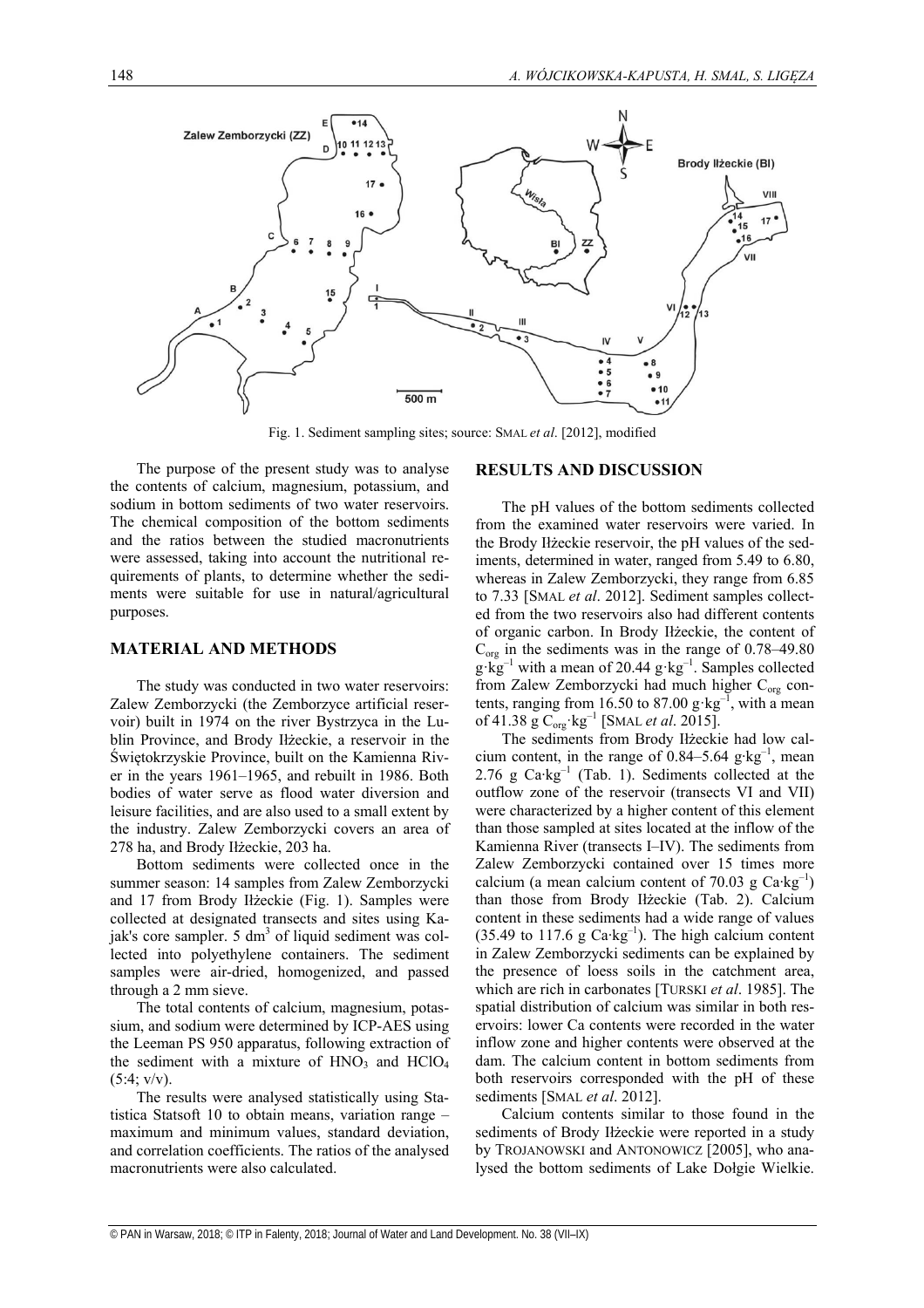| Number of sample | Ca    | Mg                   | K     | Na    | Ca: Mg | Ca:K  | K:Mg  | $K:(Ca+Mg)$ |
|------------------|-------|----------------------|-------|-------|--------|-------|-------|-------------|
|                  |       | $g$ kg <sup>-1</sup> |       |       |        |       |       |             |
| I1               | 2.30  | 0.26                 | 0.43  | 0.088 | 8.85   | 5.35  | 1.65  | 0.17        |
| II2              | 1.10  | 0.17                 | 0.50  | 0.081 | 6.47   | 2.20  | 2.94  | 0.39        |
| III <sub>3</sub> | 2.36  | 0.84                 | 1.21  | 0.142 | 2.81   | 1.95  | 1.44  | 0.38        |
| Mean             | 1.92  | 0.39                 | 0.71  | 0.105 | 4.92   | 2.70  | 1.82  | 0.31        |
| IV4              | 2.60  | 0.99                 | 1.15  | 0.154 | 2.62   | 2.26  | 1.16  | 0.32        |
| IV <sub>5</sub>  | 2.13  | 0.73                 | 1.12  | 0.136 | 2.92   | 1.90  | 1.53  | 0.39        |
| IV <sub>6</sub>  | 0.92  | 0.14                 | 0.40  | 0.092 | 6.57   | 2.30  | 2.86  | 0.38        |
| IV7              | 2.21  | 1.16                 | 1.75  | 0.161 | 1.91   | 1.26  | 1.51  | 0.52        |
| Mean             | 1.96  | 0.75                 | 1.10  | 0.136 | 2.61   | 1.78  | 1.47  | 0.41        |
| V8               | 0.84  | 0.13                 | 0.38  | 0.091 | 6.46   | 2.21  | 2.92  | 0.39        |
| V <sub>9</sub>   | 2.55  | 1.56                 | 2.23  | 0.180 | 1.63   | 1.14  | 1.43  | 0.54        |
| V10              | 2.97  | 1.91                 | 2.94  | 0.206 | 1.55   | 1.01  | 1.54  | 0.60        |
| V11              | 1.97  | 0.68                 | 1.04  | 0.118 | 2.90   | 1.89  | 1.53  | 0.39        |
| Mean             | 2.08  | 1.07                 | 1.65  | 0.149 | 1.94   | 1.26  | 1.54  | 0.52        |
| VI12             | 4.19  | 4.67                 | 6.24  | 0.415 | 0.90   | 0.67  | 1.34  | 0.70        |
| VI13             | 4.89  | 3.73                 | 5.35  | 0.357 | 1.31   | 0.91  | 1.43  | 0.62        |
| Mean             | 4.54  | 4.20                 | 5.80  | 0.386 | 1.08   | 0.78  | 1.38  | 0.66        |
| VII14            | 5.22  | 3.60                 | 5.63  | 0.338 | 1.45   | 0.93  | 0.56  | 0.64        |
| VII15            | 5.69  | 3.35                 | 4.51  | 0.330 | 1.70   | 1.26  | 1.35  | 0.50        |
| VII16            | 2.06  | 1.56                 | 2.14  | 0.195 | 1.32   | 0.96  | 1.37  | 0.59        |
| Mean             | 4.32  | 2.84                 | 4.09  | 0.288 | 1.52   | 1.06  | 1.44  | 0.57        |
| VIII17           | 3.00  | 2.10                 | 2.78  | 0.214 | 1.43   | 1.08  | 1.32  | 0.54        |
| Overall mean     | 2.76  | 1.66                 | 2.34  | 0.194 | 3.11   | 1.71  | 1.41  | 0.53        |
| Minimum          | 0.84  | 0.13                 | 0.38  | 0.081 | 0.90   | 0.67  | 1.16  | 0.17        |
| Maximum          | 5.69  | 4.67                 | 6.24  | 0.415 | 8.85   | 5.35  | 2.94  | 0.70        |
| SD               | 1.54  | 1.44                 | 1.96  | 0.100 | 3.41   | 1.08  | 0.65  | 0.13        |
| RSD(%)           | 55.80 | 86.75                | 83.76 | 51.55 | 109.65 | 63.16 | 12,76 | 24.53       |

**Table 1.** Contents of macronutrients in bottom sediments of the Brody Iłżeckie reservoir

Explanations: *SD* = standard deviation; *RSD* = relative standard deviation. Source: own study.

| <b>Table 2.</b> Content of macronutrients in bottom sediments of Zalew Zemborzycki |  |
|------------------------------------------------------------------------------------|--|
|------------------------------------------------------------------------------------|--|

|                  | Ca    | Mg    | K                 | Na    |        | Ca:K  |         | $K:(Ca+Mg)$ |
|------------------|-------|-------|-------------------|-------|--------|-------|---------|-------------|
| Number of sample |       |       | $g \cdot kg^{-1}$ |       | Ca: Mg |       | $K:$ Mg |             |
| A1               | 43.19 | 1.54  | 1.95              | 0.181 | 28.05  | 22.15 | 1.27    | 0.04        |
| B2               | 51.66 | 1.54  | 1.90              | 0.178 | 33.54  | 27.19 | 1.23    | 0.04        |
| B <sub>3</sub>   | 66.85 | 1.82  | 2.19              | 0.199 | 36.73  | 30.52 | 1.20    | 0.03        |
| <b>B4</b>        | 61.81 | 1.82  | 1.78              | 0.184 | 33.96  | 34.72 | 0.98    | 0.03        |
| B <sub>5</sub>   | 74.20 | 1.70  | 1.60              | 0.181 | 43.65  | 46.37 | 0.94    | 0.02        |
| Mean             | 63.63 | 1.72  | 1.87              | 0.186 | 36.99  | 34.03 | 1.09    | 0.03        |
| C <sub>6</sub>   | 35.49 | 1.26  | 1.50              | 0.145 | 28.17  | 23.66 | 1.19    | 0.03        |
| C7               | 73.50 | 1.86  | 1.93              | 0.193 | 39.52  | 38.08 | 1.04    | 0.03        |
| C8               | 54.46 | 1.02  | 1.09              | 0.142 | 53.39  | 49.96 | 1.07    | 0.02        |
| C9               | 75.60 | 2.07  | 2.13              | 0.206 | 36.52  | 35.49 | 1.03    | 0.03        |
| Mean             | 59.76 | 1.55  | 1.66              | 0.172 | 38.55  | 36.00 | 1.07    | 0.03        |
| D10              | 117.6 | 2.05  | 2.06              | 0.198 | 57.36  | 57.09 | 1.00    | 0.02        |
| D11              | 78.40 | 1.97  | 1.95              | 0.193 | 39.80  | 40.20 | 0.99    | 0.02        |
| D <sub>12</sub>  | 77.00 | 1.99  | 2.08              | 0.200 | 38.69  | 37.02 | 1.04    | 0.03        |
| D13              | 75.60 | 2.00  | 2.10              | 0.204 | 37.80  | 36.00 | 1.05    | 0.03        |
| Mean             | 87.15 | 2.00  | 2.05              | 0.199 | 43.57  | 42.51 | 1.02    | 0.02        |
| E14              | 74.20 | 2.22  | 2.24              | 0.208 | 33.42  | 33.12 | 1.01    | 0.03        |
| Overall mean     | 68.54 | 1.77  | 1.89              | 0.187 | 38.72  | 36.26 | 1.07    | 0.03        |
| Minimum          | 35.49 | 1.02  | 1.09              | 0.142 | 28.05  | 22.15 | 0.94    | 0.02        |
| Maximum          | 117.6 | 2.22  | 2.24              | 0.206 | 57.36  | 57.09 | 1.27    | 0.04        |
| SD               | 19.67 | 0.33  | 0.31              | 0.02  | 8.0    | 10.1  | 0.12    | 0.007       |
| RSD(%)           | 28.70 | 18.64 | 16.40             | 10.70 | 20.66  | 27.85 | 11.21   | 23.33       |

Explanations: *SD* = standard deviation; *RSD* = relative standard deviation. Source: own study.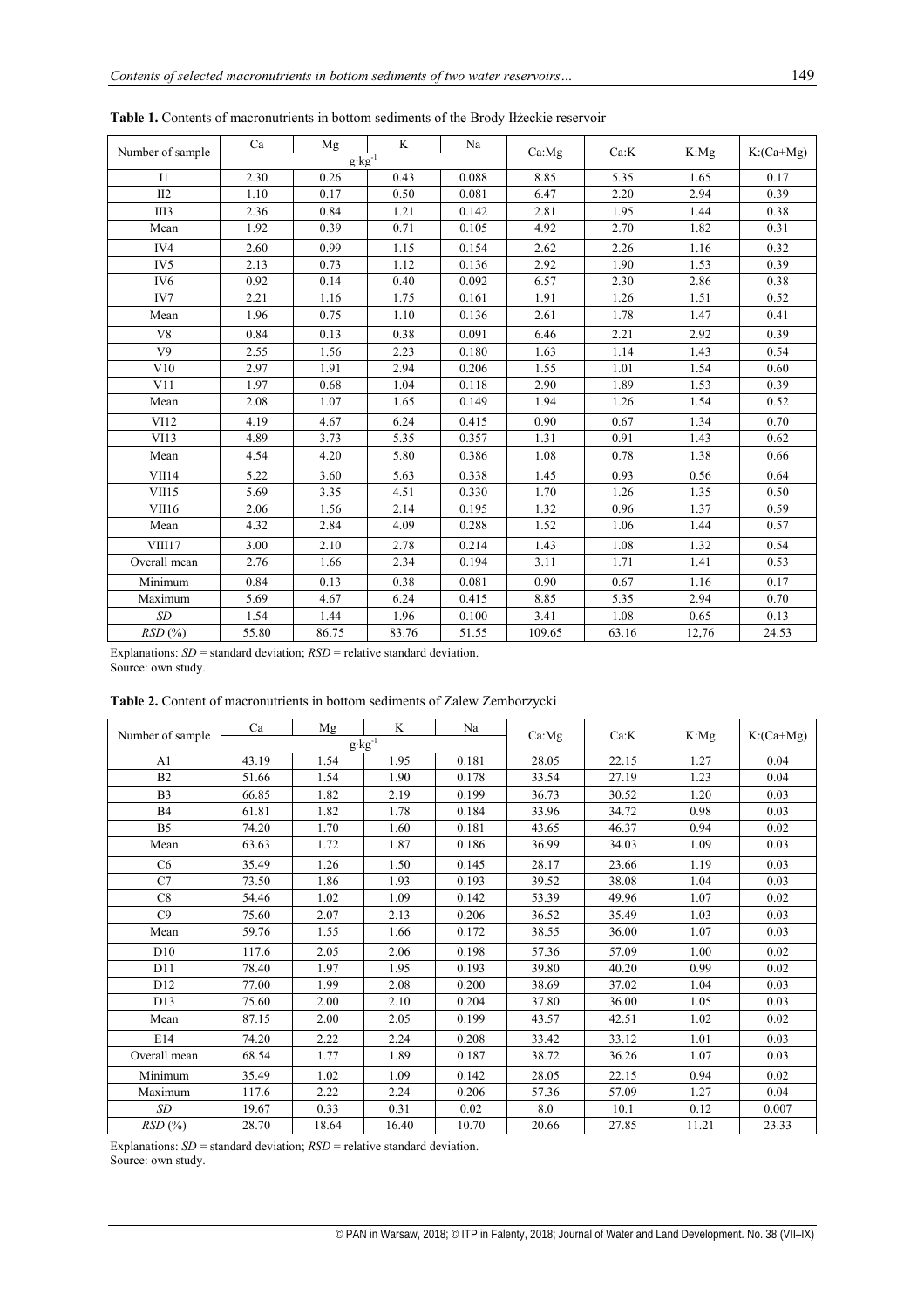Those authors claimed that the content was low compared to the contents of calcium in the sediments of other lakes of Western Pomerania. Also SKWIERA-WSKI [2003], who studied bottom sediments of 10 water reservoirs in the Olsztyn Lake District, found that the deposits had varied contents of calcium, ranging from 0.2 to 192.8 g  $Ca \cdot kg^{-1}$ .

In contrast to calcium, the mean content of magnesium was similar for the sediments of both reservoirs investigated in the present study. More varied magnesium content values were found in the sediments collected from Brody Iłżeckie, in which the minimum Mg content was  $0.13$  g⋅kg<sup>-1</sup> and the maximum content was 4.67 g⋅kg<sup>-1</sup> (*SD* = 1.44 g Mg⋅kg<sup>-1</sup>). By comparison, sediments from Zalew Zemborzycki contained from 1.02 to 2.22 g Mg⋅kg<sup>-1</sup> of this metal  $(SD = 0.33$  g Mg⋅kg<sup>-1</sup>). Similar magnesium contents were recorded by TROJANOWSKI and ANTONOWICZ [2005] in the bottom sediments of Lake Dołgie Wielkie. NIEDŹWIECKI *et al*. [2007] found considerably higher magnesium contents in the sediments of Lake Rusałka, and contents similar to those reported in this present study – in Lake Słoneczne.

Differences in the spatial distribution of magnesium content were observed only for the sediments of the Brody Iłżeckie reservoir. The highest contents of this metal were found in sediments collected in the central part of the narrowest section of this water body, while sediments in the water inflow zone contained the lowest quantities of this element. NIEDŹ-WIECKI *et al*. [2007] found similar relationships for sediments of two lakes located in Szczecin. The accumulation of magnesium was much larger in their central part than at the outflow. Such spatial distribution of magnesium can be explained by its accumulation in the sediments of the water bodies [GAŁKA, WIATKOWSKI 2010].

No such dependencies were found for sediments collected from different zones of Zalew Zemborzycki. Only a tendency for magnesium content to be higher in the outflow zone was noted. A similarly small variation in magnesium content has been observed by RAFAŁOWSKA and SOBCZYŃSKA-WÓJCIK [2014], who analysed bottom sediments from Pilwa Bay of Lake Dobskie. However, the content of this element in the sediments of Pilwa Bay was much higher than in Zalew Zemborzycki (8.11–9.46 g Mg∙kg–1 DM).

The potassium content in the bottom sediments of the Brody Iłżeckie dam reservoir was in the range 0.38–6.24 g K∙kg–1 (Tab. 1). Sediments abounding in potassium were found in sectors VI and VII (near the dam); the average potassium content in those sampling areas was 5.80 and 4.09 g K⋅kg<sup>-1</sup>, respectively. At the water inflow, the content of this element in the sediments was several times smaller.

Compared to the reservoir in Brody Iłżeckie, the sediments in Zalew Zemborzycki were characterized by a lower potassium content, ranging between 1.09 and 2.24 gK∙kg–1. The scatter of values was also much smaller, as evidenced by the standard deviation (0.31 g K⋅kg<sup>-1</sup>). There were no differences in the spatial distribution of potassium in the sediments of Zalew Zemborzycki. In their study NIEDŹWIECKI *et al*. [2007] found that sediments in two Szczecin lakes were characterized by a much higher content of this element than found in the present study. SKWIERA-WSKI [2003], in turn, found large variation in the potassium content (0.3–12.1 g K⋅kg<sup>-1</sup>) in the bottom sediments of small lake reservoirs in the Olsztyn Lake District.

The sodium content in the bottom sediments of the reservoirs investigated in the present study varied across samples. In Brody Iłżeckie, its content ranged from 0.081 to 0.415 g Na⋅kg<sup>-1</sup> and in Zalew Zemborzycki – from 0.142 to 0.206 g Na∙kg<sup>-1</sup>. As in the case of the other elements, spatial differences in the content of sodium in the sediments were observed only for Brody Iłżeckie, in which most of the sodium was accumulated in the sediments of the sectors located near the dam (Tab. 1, 2).

The concentrations (by overall mean) of the investigated micronutrients in bottom sediments of Brody Iłżeckie and Zalew Zemborzycki can be arranged in the following decreasing order:  $Ca > K >$  $Mg > Na$ . In both reservoirs, calcium was the dominant element, and the content of potassium was either higher than (Brody Iłżeckie) or similar to (Zalew Zemborzycki) the content of magnesium. To compare, in RAFAŁOWSKA and SOBCZYŃSKA-WÓJCIK's study [2014], these elements found in bottom sediments of Pilwa Bay formed the following order of concentrations  $Ca > Mg > Na > K$ . Similar results have been obtained by TARNAWSKI *et al*. [2012] for bottom sediments of Lake Chańcza, in which the concentrations of macronutrients were in the following order:  $Ca > Mg > K$ .

Statistical analysis showed high correlation coefficients between Mg, K and Na contents in the bottom sediments of both reservoirs (Tab. 3).

**Table 3**. Values of Pearson's correlation coefficients between macronutrients found in bottom sediments of Brody Iłżeckie and Zalew Zemborzycki reservoirs

| Macronutrient                        | Mg        |           | Na        |  |  |  |  |
|--------------------------------------|-----------|-----------|-----------|--|--|--|--|
| Brody Ilżeckie reservoir $n = 17$    |           |           |           |  |  |  |  |
| Cа                                   | $0.9023*$ | $0.9033*$ | $0.9057*$ |  |  |  |  |
| Mg                                   |           | $0.9941*$ | 0.9973*   |  |  |  |  |
| K                                    |           |           | $0.9910*$ |  |  |  |  |
| Zalew Zemborzycki reservoir $n = 14$ |           |           |           |  |  |  |  |
| Ca                                   | 0.7078*   | 0.4612    | $0.6444*$ |  |  |  |  |
| Mg                                   |           | $0.8761*$ | $0.9593*$ |  |  |  |  |
| K                                    |           |           | $0.9276*$ |  |  |  |  |

Explanations:  $n =$  number of sediment samples, \* significant at  $\alpha_{0.05}$ . Source: own study.

In the bottom sediments of Brody Iłżeckie, in which the calcium content was small, a close correlation significant at  $\alpha = 0.05$  was found between the elements. In the case of Zalew Zemborzycki, no significant correlation was found between Ca and K, and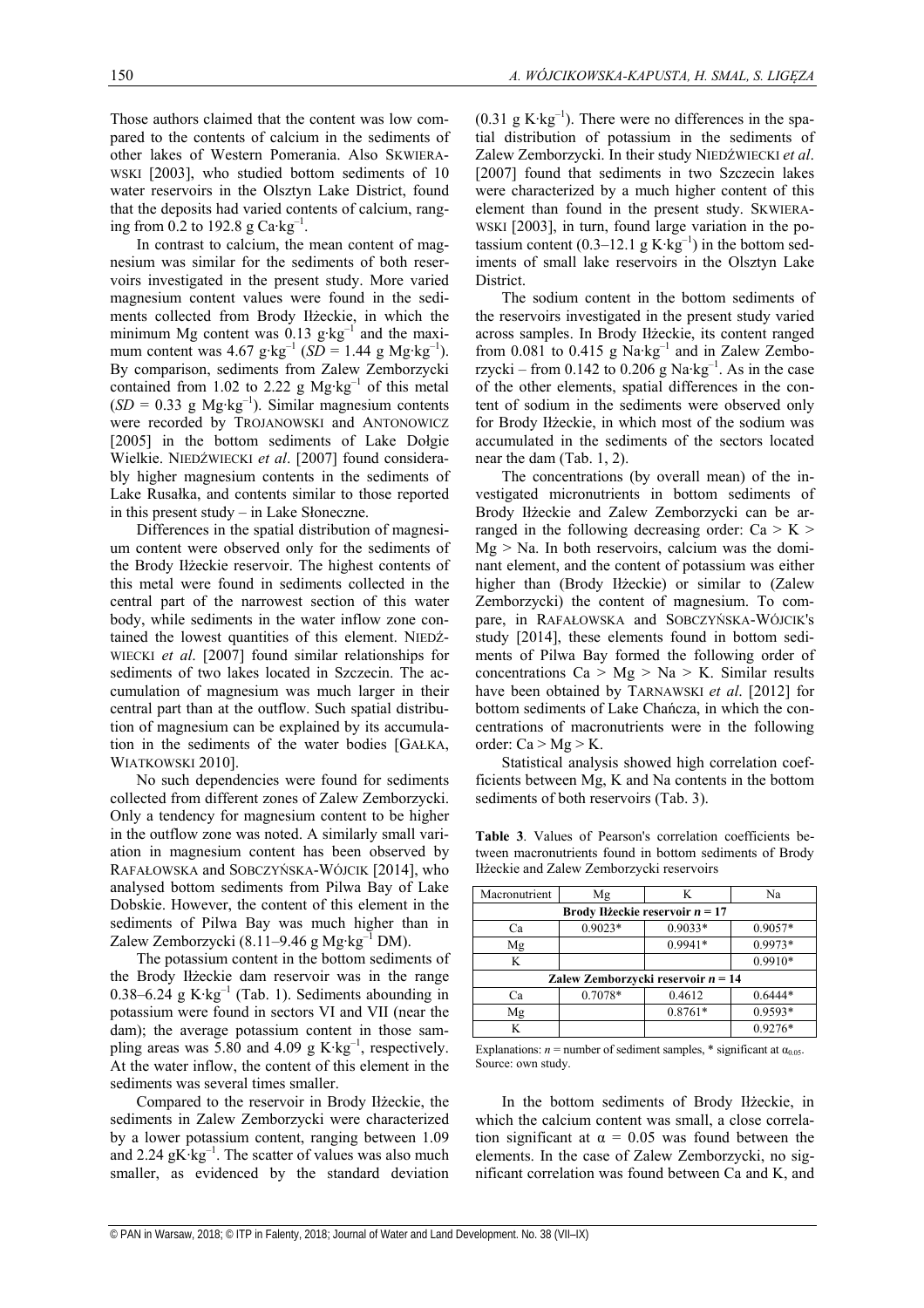the correlations between  $Ca - Na$  and  $Ca - Mg$  were significant but weaker. High correlation coefficients between Ca and Mg as well as Ca and K in bottom sediments were also found by TARNAWSKI *et al*. [2012].

Water reservoirs silt up and become shallower with time, which means they have to be cleaned and restored. Silting leads to the formation of large quantities of bottom sediments, which should be properly utilized. How such sediments are used depends on their contents of nutrients and pollutants [BARAN *et al*. 2009; GAŁKA, WIATKOWSKI 2010; SAMMEL 2015]. The most viable and environmentally friendly method of recycling bottom deposits is to use them for reclamation or fertilization of light and acidic soils [BA-RAN *et al*. 2009; NIEDŹWIECKI *et al*. 2007; SAMMEL 2015; WIŚNIOWSKA-KIELIAN *et al*. 2012]. Ca:Mg, Ca:K, K:Mg, and K:(Ca + Mg) mass ratios are important indicators of the ability of soils to supply plants with these elements, and so they may be used to indicate how bottom sediments should be used.

The Ca:Mg ratio in the sediments of the discussed reservoirs varied considerably across sampling points. The ratio was the highest (8.85) in the sediments collected from the water inflow zone of Brody Iłżeckie, and in the remaining sampling points, it ranged from 0.90 to 6.57 (Tab. 1). In Zalew Zemborzycki, the ratio was in a wide range between 28.05 and 57.09; the widest ratio was found in the sediments from sector D (Tab. 2). For optimal plant nutrition, the Ca:Mg ratio in soil should not be higher than 5.0–7.5:1 [MERCIK 2004]. In the sediments from Brody Iłżeckie, this ratio was slightly more favourable compared to the sediments from Zalew Zemborzycki. In Polish soils, the Ca:Mg ratio is on average 6.7 and ranges from 2 to 26 [FOTYMA *et al*. 1987]. The wide ratio of calcium to magnesium observed in the sediments from Zalew Zemborzycki results from the high Ca content in that material

In the bottom sediments of Brody Iłżeckie, the Ca:K ratio ranged from 0.67 to 5.35, and in those collected from Zalew Zemborzycki, it ranged from 22.15 to 57.09. In Brody Iłżeckie, the widest Ca:K ratio was observed in samples of bottom sediments from the water inflow zone, whereas in Zalew Zemborzycki, in sediments from sector D (outflow). The optimal Ca:K ratio in soil is  $(10-15)$ :1 [KIEPUL 2003]. In the sediments of Brody Iłżeckie, the discussed ratio was lower than optimal, but slightly more favourable than the very high ratio found in the sediments from Zalew Zemborzycki.

The best yield-increasing effect is obtained at a low K:Mg ratio in soil. If the ratio is higher than 3:1, fertilization with potassium does not increase crop yields [FOTYMA *et al*. 1987]. In the bottom sediments collected from the two investigated reservoirs, the K:Mg ratio was close to optimal. In Brody Iłżeckie, the K:Mg is in the range 1.16–2.94, and in Zalew Zemborzycki, it ranged from 0.94 to 1.27.

In the sediments from Brody Iłżeckie, the ratio of potassium to the sum of calcium and magnesium ranged from 0.17 to 0.70. A slightly wider ratio was observed in the sediments of sector VI. In the sediments from Zalew Zemborzycki, the discussed ratio was very low, not exceeding 0.1. In both reservoirs, the ratio of potassium to the sum of calcium and magnesium was similar and did not indicate an increase in the potassium content in relation to calcium and magnesium.

In the bottom sediments of both water reservoirs only the K:Mg ratio was optimal. The mass ratios of Ca:Mg; Ca:K and K: $(Ca + Mg)$  in the bottom sediments of Zalew Zemborzycki diverged considerably from the optimum ratios, due to the high Ca content.

When used in the natural environment/agriculture, the sediments studied should be supplemented with potassium and magnesium fertilizers. This, however, cannot be the only one criterion for classifying bottom sediments as useful for natural, including agricultural use. In addition, it is particularly important to pay attention to the content of xenobiotics, in this organic compounds, which was not the subject of the presented studies.

## **CONCLUSIONS**

1. Bottom sediments collected from the investigated reservoirs differed in terms of the content and spatial distribution of the individual elements:

- the bottom sediments from Zalew Zemborzycki contained higher amounts of calcium, magnesium, and potassium compared to those from Brody Iłżeckie;
- the concentrations of the investigated macronutrients in bottom sediments of Brody Iłżeckie and Zalew Zemborzycki can be arranged in the following decreasing order:  $Ca > K > Mg > Na$ ;
- sediments sampled from different sampling points of the Brody Iłżeckie reservoir had different contents of calcium, magnesium, potassium, and sodium; sediments from sectors VI and VII (near the dam) had higher contents of all of those elements; in the case of Zalew Zemborzycki, the contents of Ca, Mg, K and Na tended to be higher in bottom sediments found in the lower part of the reservoir (sector D).

2. The ratios of the K:Mg and K:(Ca + Mg) were similar in the sediments of both reservoirs, and Ca:Mg and Ca:K slightly more favourable in the sediments of Brody Iłżeckie. When the sediments in the natural environment/agriculture are used, it is advisable to supplement them with potassium and magnesium fertilizers, but this is not the only one criterion for classifying bottom sediments for natural/agricultural use.

#### **Acknowledgements**

Publication financed by the Ministry of Science and Higher Education's budget for education under project No. N N305 410238.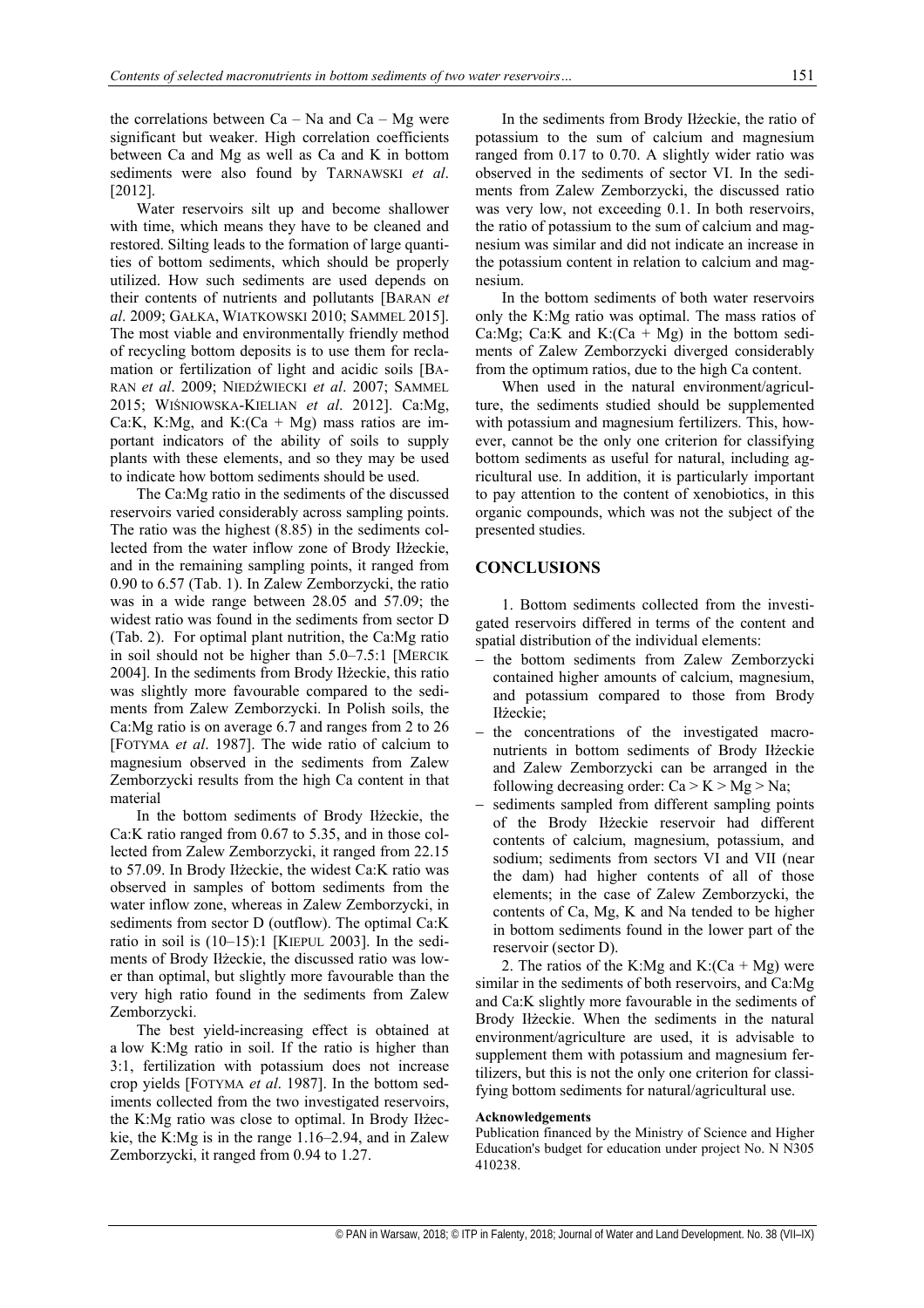## **REFERENCES**

- BARAN A., JASIEWICZ CZ., TARNOWSKI M. 2009. Wpływ zbiornikowego osadu dennego na zmiany właściwości fizykochemicznych gleby lekkiej [Effect of bottom sediments from the Besko reservoir on yield and content of macroelements in maize biomass]. Proceedings of ECOpole. T. 3. Nr 2 p. 403–408.
- BOJAKOWSKA I., GLIWICZ T., MAŁECKA K. 2006. Wyniki geochemicznych badań osadów wodnych Polski w latach 2003–2005 [Results of geochemical studies of Poland's water sediments in 2003–2005]. Biblioteka Monitoringu Środowiska. Warszawa. IOŚ. ISBN 8372172846 pp. 147.
- CHOIŃSKI A., DIATTA J.B., ŁAWNICZAK A. 2010. Ocena stanu zanieczyszczenia Cu, Zn, Pb i Cd osadów dennych Jeziora Niepruszewskiego. W: Woda w badaniach geograficznych [Evaluation of the state contamination of the Niepruszewskie Lake's sediments with Cu, Zn, Pb and Cd. In:Water in geographical studies]. Eds. T. Ciupa, R. Kuligowski. Kielce. UJK p. 159–167.
- FOTYMA M., MERCIK S., FABER A. 1987. Chemiczne podstawy żyzności gleb i nawożenia [Chemical basis for soil fertility and fertilization].Warszawa. PWRiL. ISBN 8309011172 pp. 319.
- GAŁKA B., WIATKOWSKI M. 2010. Charakterystyka osadów dennych zbiornika zaporowego Młyny oraz możliwość rolniczego ich wykorzystania [Characteristics of bottom sediments of retention reservoir Młyny and a possibility of their agricultural use]. Woda-Środowisko-Obszary Wiejskie. T. 10. Z. 4(32) p. 53–63.
- KIEPUL J. 2003. Wpływ różnych zabiegów odkwaszających na plonowanie roślin i właściwości gleby [Influence of various deacidification measures on crop yields and soil properties]*.* Zeszyty Problemowe Postępów Nauk Rolniczych. Z. 493 p. 629–635.
- MADEYSKI M., TARNAWSKI M. 2007. Wstępna ocena ilości i jakości osadów dennych wydzielonej części zbiornika wodnego "Besko" na rzece Wisłok [Preliminary qualitative and quantitative evaluation of bottom sediments of the side part of the storage reservoir "Besko" on the river Wisłok]. Infrastruktura i Ekologia Terenów Wiejskich. Nr 4. Cz. 1 p. 101–110.
- MERCIK S. (ed). 2004. Chemia rolna. Podstawy teoretyczne i praktyczne [Agricultural chemistry. Theoretical and practical basics]. Warszawa. Wydaw. SGGW. ISBN 83- 7244-285-1 pp. 288.
- NIEDŹWIECKI E., WOJCIESZCZUK T., POLESZCZUK G., MEL-LER E., MALINOWSKI R., SAMMEL A. 2007. Skład chemiczny osadów dennych zbiorników wodnych Rusałka i Słoneczna Aglomeracji Szczecińskiej i możliwości ich wykorzystania [Chemical composition of bottom sediments in water reservoirs "Rusałka" and "Słoneczne" located within the area of Szczecin municipality and the possibilities of their utilisation]. Zeszyty Problemowe Postępów Nauk Rolniczych. Z. 520 p. 353–362.
- RAFAŁOWSKA M., SOBCZYŃSKA-WÓJCIK K. 2014. Akumulacja materii w osadach dennych Zatoki Pilwa (Jezioro Dobskie) pod wpływem intensywnej produkcji rolnej [The effect of intensive agricultural production on organic matter accumulation in the bottom deposits of Pilwa bay (Lake Dobskie)]. Proccedings of ECOpole. T. 8. Nr 1 p. 261–266.
- SAMMEL A. 2015. Skład chemiczny osadów dennych zbiorników wodnych Syrenie Stawy aglomeracji szczecińskiej i możliwości ich wykorzystania [Chemical composition of bottom sediments of water reservoirs Syrenie Stawy located within the area of Szczecin municipality and possibilities of their utilisation]. Zeszyty Naukowe Uniwersytetu Zielonogórskiego. Z. 157. Inżynieria Środowiska. Nr 37 p. 53–60.
- SKWIERAWSKI A. 2003. Skład chemiczny osadów dennych małych zbiorników wodnych jako odzwierciedlenie nasilenia procesów antropopresji w krajobrazie rolniczym [Chemical composition of bottom sediments of small water reservoirs as the reflection of anthropopressure processes in agricultural landscape]. Chemia i Inżynieria Ekologiczna, T. 10. S1 p. 159–169.
- SMAL H., LIGĘZA S., BARAN S. 2012. Odczyn i właściwości sorpcyjne osadów dennych Zalewu Zemborzyckiego i zbiornika Brody Iłżeckie [Reaction and sorptive properties of bottom sediments of Zalew Zemborzycki and Brody Iłżeckie reservoirs]. Inżynieria Ekologiczna. Nr 29 p. 174–181.
- SMAL H., LIGĘZA S., BARAN S., WÓJCIKOWSKA-KAPUSTA A. 2015. Quantity and quality of organic carbon in bottom sediments of two upland dam reservoirs in Poland. Environment Protection Engineering. Vol. 41. No. 1 p. 95– 110.
- TARNAWSKI M., BARAN A., JASIEWICZ CZ. 2012. Ocena właściwości fizyczno-chemicznych osadów dennych zbiornika Chańcza [Assessment of physicochemical properties of the bottom sediments Chańcza reservoir]. Proceedings of ECOpole. T. 6. Nr 1 p. 305–311.
- TROJANOWSKI J., ANTONOWICZ J. 2005. Właściwości chemiczne osadów dennych jeziora Dołgie Wielkie [Chemical characteristics of bottom sediments in Dołgie Wielkie Lake]. Słupskie Prace Biologiczne. Nr 2 p. 123–133.
- TURSKI R., MISZTAL M., SMAL H. 1985. Wpływ gospodarki w zlewni Bystrzycy na skład chemiczny jej osadów dennych [The impact of the management in the Bystrzyca catchment on the chemical composition of its bottom sediments]. Annales UMCS. Sectio B. Vol. 11 p. 209–218.
- WIŚNIOWSKA-KIELIAN B., ARASIMOWICZ M., NIEMIEC M. 2012. Post-effect of bottom sediment addition to the substratum on chemical composition of white mustard (*Sinapis alba* L.) biomass. P. 2. Quantitative ratios between macroelements. Ecological Chemistry and Engineering. Ser. A. T. 19. Z. 4–5 p. 387–393.